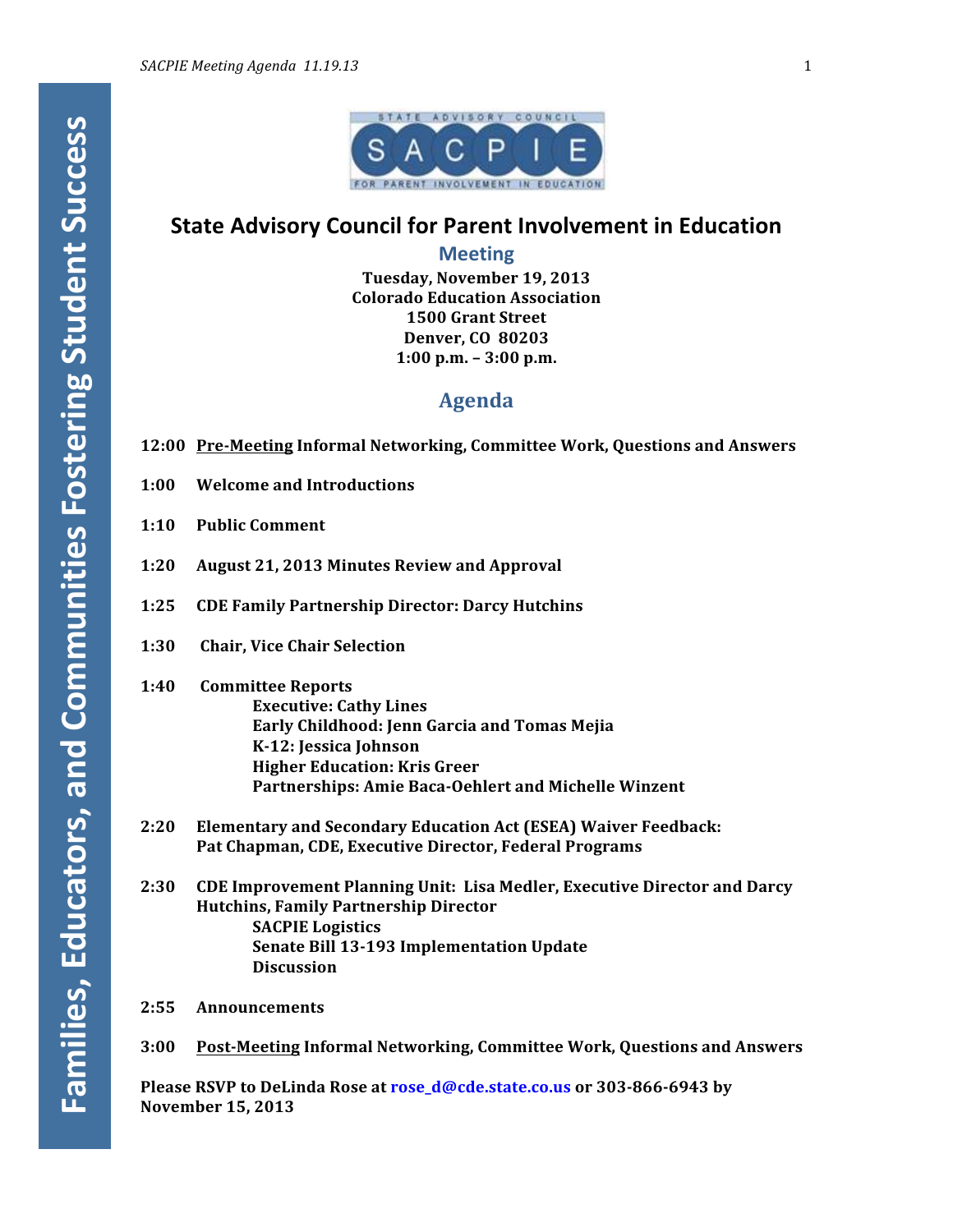| <b>DATES</b>                                                                                                                                                                                                                   | <b>TIMES</b>                                                                                                                                      | <b>LOCATION</b>                                                                                                                    |
|--------------------------------------------------------------------------------------------------------------------------------------------------------------------------------------------------------------------------------|---------------------------------------------------------------------------------------------------------------------------------------------------|------------------------------------------------------------------------------------------------------------------------------------|
| <b>SACPIE Meetings</b><br>February 18, 2014<br>May 20, 2014<br>August 19, 2014                                                                                                                                                 | $1:00 - 3:00$ pm<br><b>Please Note:</b> 12:00 - 1:00 pm<br>and 3:00-4:00 pm are available<br>for committee work,<br>presentations, and networking | Colorado Education<br>Association<br>1500 Grant St.<br>Denver, CO 80203                                                            |
| <b>SACPIE Planning Retreat</b><br>November 18, 2014                                                                                                                                                                            | $12:00 - 4:00$ pm                                                                                                                                 | Colorado Education<br>Association<br>1500 Grant St.<br>Denver, CO 80203 or by<br>phone                                             |
| <b>SACPIE Executive Committee</b><br><b>Meetings</b><br>December 9, 2013<br>January 13, 2014<br>March 10, 2014<br>April 14, 2014<br>June 9, 2014<br>July 14, 2014<br>September 8, 2014<br>October 13, 2014<br>December 8, 2014 | $3:00 - 4:30$ pm                                                                                                                                  | <b>Colorado Department of</b><br>Education<br>1560 Broadway Suite 1175<br>Aspen Conference Room<br>Denver, CO 80203 or by<br>phone |

## Important Upcoming SACPIE Dates

### **SACPIE Vision**

**Through increased family partnerships, we envision:** 

- **reduced dropout rates**
- reduced gaps in academic achievement and growth among student groups
- **increased number of students who continue into higher education following high school graduation or completion**

## **SACPIE Mission**

**SACPIE** will review best practices and recommend to policy makers and educators strategies to increase family partnerships in public education, thereby helping to improve the quality of public education and raise the level of students' academic achievement throughout Colorado.

## **SACPIE Overarching Goal**

**To partner with Colorado's families in reducing dropout rates, gaps in academic** achievement and growth among student groups, and in increasing the number of students who continue into higher education following high school graduation or completion.

## **SACPIE Objectives**

Objective #1: The Council will inform the following about best practices and strategies for **parent involvement in public education and for promoting family partnerships: early** childhood councils, public schools, school districts, Charter School Institute, Department of **Education, State Board of Education, Department of Higher Education, Colorado Commission** on Higher Education, and the governing boards for the state institutions of higher education. These best practices and strategies must be aligned with the National Standards for Family-**School Partnerships (PTA, 2008).**